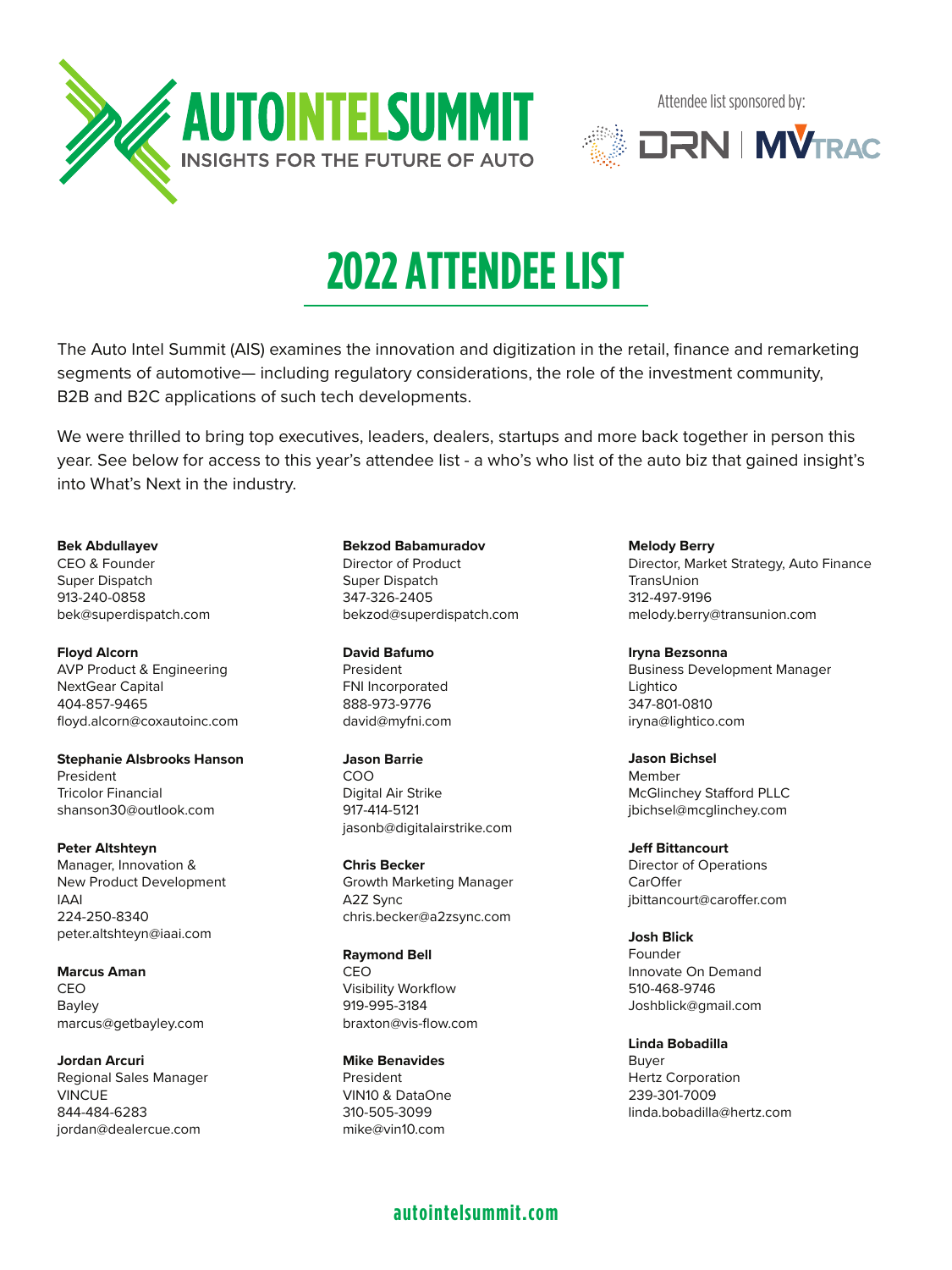



**Rick Borg** EVP Costco Auto Program 858-395-7657 rborg@costcoauto.com

**Steven Brackett** Strategic Accounts Experian 561-306-1989 Steve.Brackett@experian.com

**Denise Branch** Corporate Counsel Crossroads Automotive Group Inc. denise.branch@crossroadscars.com

**Jeremy Bravard** Sales Director, National Accounts VINCUE 844-484-6283 jeremybravard@dealercue.com

**Lee Brewer** Senior Director, Vehicle Valuations J.D. Power 770-654-4008 leland.brewer@jdpa.com

**Trent Broberg** CEO Acertus Trent.broberg@acertusdelivers.com

**Eric Brown** CEO inSearchX eric@insearchx.com

**Allen Bryant** Co-Founding Partner Knightsgate Ventures allen@knightsgateventures.com

**Michael Buckingham** Managing Director PIN Auto Finance J.D. Power michael.buckingham@jdpa.com

**Bill Caans** President Sarekon billcaans@gmail.com

**Jonathan Campbell** Business Development Director DDI Technology 516-246-1738 jonathan.campbell@dditechnology.com

**Josh Campos** Head of Data Science & ML Engineering DriveTime josue.campos@drivetime.com

**Bill Cariss** President & CEO Holman Strategic Ventures bcariss@holmansv.com

**Scott Case CEO** Recurrent scott@recurrentauto.com

**Anastasia Caton** Partner Husdon Cook, LLP

acaton@hudco.com

**George Chamoun** CEO **ACV** george@acvauctions.com

**Puneet Chandra** Head of Product and Digital Innovation Wells Fargo Auto Puneet.Chandra@wellsfargo.com

**Robert Christini** Senior Lender Solution Expert Dealertrack/Cox Automotive Robert.Christini@coxautoinc.com

**Lindsay Ciavattone** Director of Dealer Relations, Digital Retail CarGurus lciavattone@cargurus.com

## **autointelsummit.com**

**Elena Ciccotelli** Automotive Partnerships Director Lyft 856-287-8693 eciccotelli@lyft.com

**Gina Cocking** Chief Executive Officer Colonnade Advisors gcocking@coladv.com

**Erika Cotterman** Field Sales Consultant CARFAX 703-934-2664 erikacotterman@carfax.com

**Cory Cox** Chief Revenue Officer Car Capital Technologies cory.cox@carcapitalcorp.com

**Barbara Criscione** Sales Director ACV 518-380-3019 barbara@acvauctions.com

**Dana Croft** Senior Sales Executive 321 Ignition 206-853-1173 dana@321ignition.com

**Lindsay Cross** Digital Marketing Specialist Spiffy 919-685-7741 lcross@getspiffy.com

**JD Crouch** Director of Business Development Lokyata 612-345-0683 jd@lokyata.com

**Justin Davis** President BacklotCars justin@backlotcars.com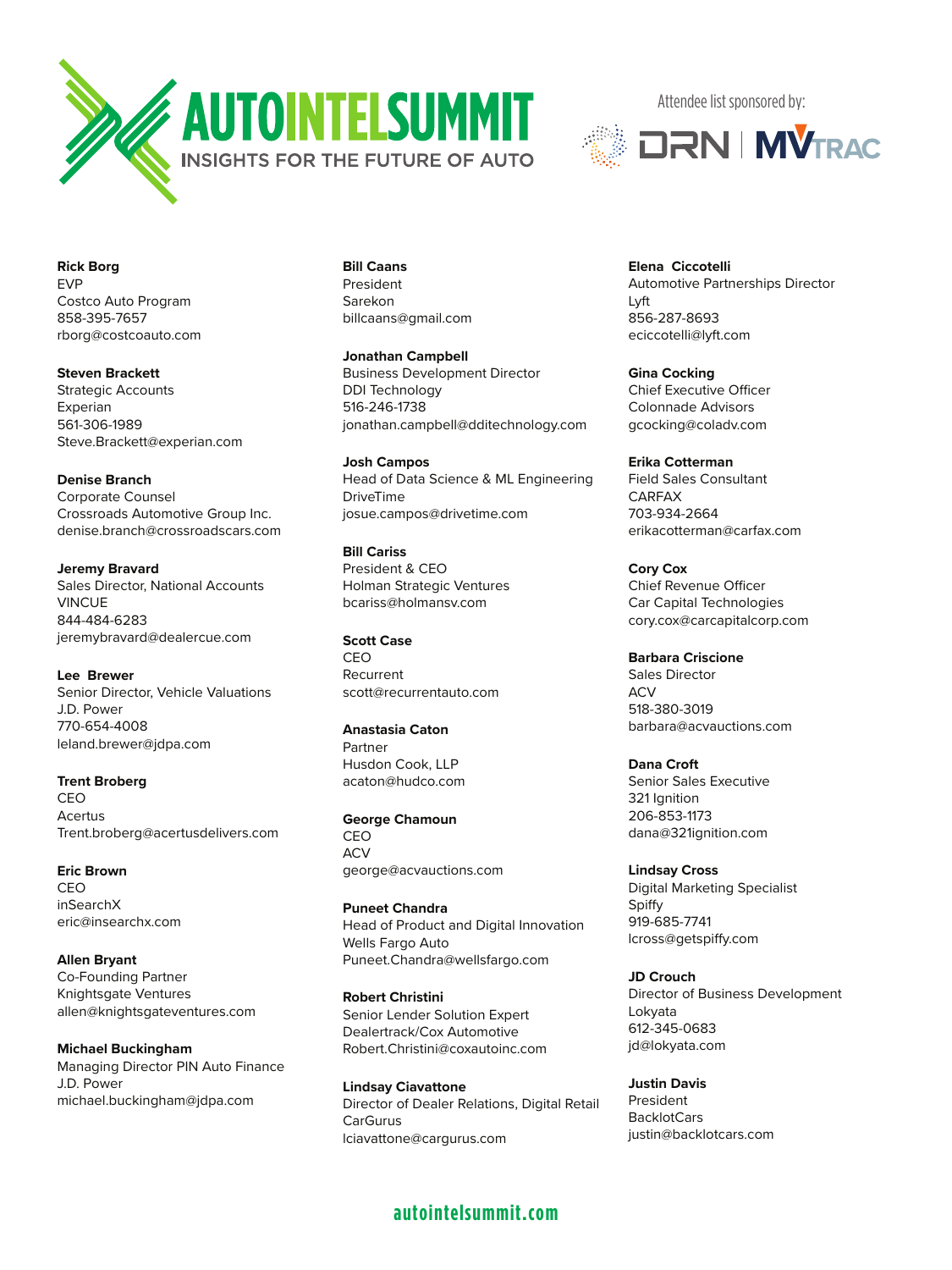



**Justin Davis** Fraud Consultant Point Predictive jdavis@pointpredictive.com

**Matthew Davis** CMO **TradePending** matthew@tradepending.com

**Joanna Dean** Group Vice President Sales Toyota Financial Services joanna\_dean@toyota.com

**Jose Delgado** COO Location Services Jose.Delgado@location-services.com

**Daniel Diedrich** CEO Auction Edge dand@auctionedge.com

**Carol Docalavich** COO **OttoMoto** 770-406-8598 carol@ottomotoapp.com

**Michael Dodd GMTiV** Affinitiv - Trade in Valet 281-772-0581 mdodd@affinitiv.com

**Greg Dudak** Operating Partner Mercedes-Benz of Fayetteville gdudak@mboffayetteville.com

**Amanda Dunlap** EVP of Events & Marketing Cherokee Media Group 919-612-6838 adunlap@cherokeemediagroup.com **Courtney Dusseau** Manager, FSO Global Consulting Ernst and Young Courtney.A.Dusseau@ey.com

**John Earles** Director, OEM Strategy & Key Accounts RouteOne 248-862-7137 jearles@routeone.com

**Seth Fair** National Accounts Manager Ally Financial 515-777-4592 seth.fair@ally.com

**Connie Fang** Dealer Principle ND Auto Group Sales@ndautogroupinc.com

**Will Farmer** VP, Dealer Sales KAR Global 540-739-4446 will.farmer@karglobal.com

**Laurie Foster** President Foster Strategies Group laurie@fosterstrategiesgroup.com

**Alexandra Franco** SalesDev Leader Lightico 209-298-2244 alexandraf@lightico.com

**Josh Frank** Regional Manager Sales PassTime 303-623-5443 joshfrank@passtimeusa.com

**James Freto** Vice President NETSOL Technologies Inc. 412-973-1478 james.freto@netsoltech.com

## **autointelsummit.com**

**Jonathan Frieden** Photographer Cherokee Media Group jfreiden@sacherokee.com

**Scott Gaines** VP - Strategic Partnerships Capital One Finance 214-228-2645 scott.gaines@capitalone.com

**Jose Galvan** Head of Data Partnerships Market Scan 805-823-4254 jgalvan@marketscan.com

**Casey Garber** Director, Auto Policy & Industry Relations Notarize casey.garber@notarize.com

**Bill Gerhard** Director, Head of Lender Relationships Credit IQ 888-780-1286 bgerhard@creditiq.com

**Shane Gibson** CFO Easy Auto / Sunrise Acceptance 423-559-1524 Shane\_Gibson@EasyAutoOnline.com

**Robert Glaser** President North Carolina Automobile Dealers Association rglaser@ncada.com

**Abhishek Goel** Founder and CEO Dasceq Inc 952-356-2858 abhishek@dasceq.com

**Michael Goins** SVP, Head of Recovery TD Auto Finance michael.goins@td.com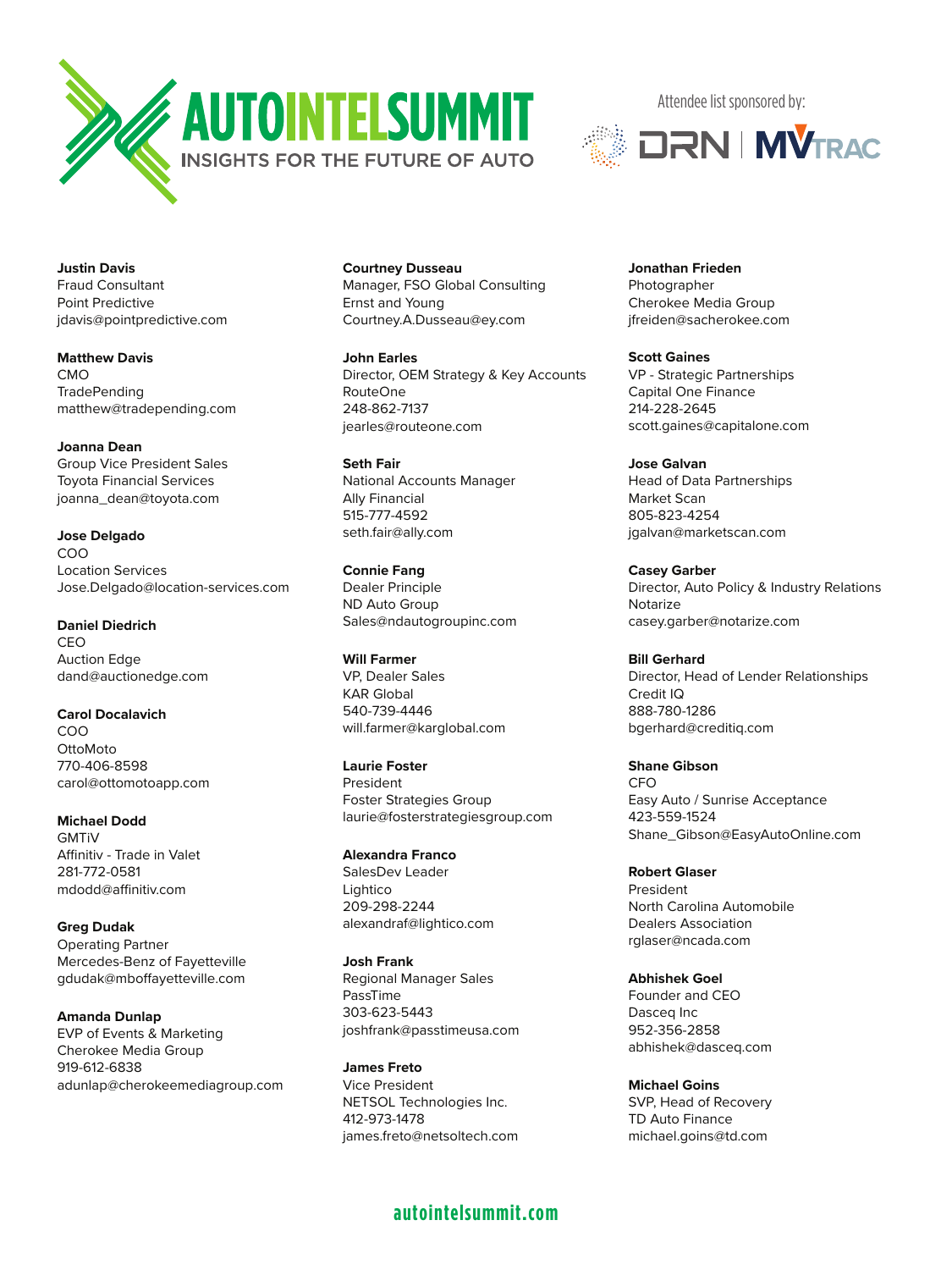



**Francis Gojcaj** Founder/CRO LenderAuto 810-545-7171 Francis@lenderauto.com

**Chad Graves** VP of Sales | Co Founder Reunion Marketing 919-602-0438 chad@reunionmarketing.com

**Tyler Gray** Director of Sales Lender Compliance Technologies 817-725-8340 tgray@LCT1.com

**Steve Greenfield** CEO Automotive Ventures steve@automotiveventures.com

**Tom Gregg** CEO Vehicle Acquisition Network, Inc. 773-416-5100

**Matt Hagan** Territory Manager **ACV** 910-442-5785 mhagan@acvauctions.com

tom@buywithvan.com

**Kenny Hall** Regional Manager Car Capital Corp kim.sharp@carcapitalcorp.com

**Matthew Hammond** Manager Product Development Ally Financial 313-656-5678 matthew.hammond@ally.com

**Mike Hanna** CEO **TrueSpot** mike@truespot.com **Dale Hansford**

General Manager Hiester Automotive Group 919-552-4944 dale.hansford@hiesterautomotive.com

**Ched Hargett** CEO Patriot Automotive Consulting 800-722-0767 ched@patriotautomotiveconsulting.com

**Yotam Haroosh** Auto-Finance Lightico 646-480-0733 yotam@lightico.com

**Ed Hartman** Portfolio Manager NextGear Capital 317-218-9034 Edward.hartman@coxautoinc.com

**Lonny Haschel** Project Manager National Safety Council lonny.Haschel@nsc.org

**Shane Henderson** Market Intelligence Manager duPont Registry 443-631-4580 shenderson@dupontregistry.com

**Lily Hertel** Graphic Designer **CarOffer** 214-676-2018 lily@caroffer.com

**John Hiester** President Hiester Automotive Group 919-552-4944 john@hiesterautomotive.com

**Josh Holstein** CEO CellARide josh@cellaride.com

# **autointelsummit.com**

**Anne Holtzman** Senior Vice President of Risk and Recovery Allied Solutions 317-218-5227 anne.holtzman@alliedsolutions.net

**Michael Hopkins** Chief Marketing Officer VINCUE 844-484-6283 michael@dealercue.com

**Ryan Hove** Director, OEM Marketing CDK Global ryan.hove@cdk.com

**John Howard** Director of Product Management Experian 847-385-1198 john.rhoward@experian.com

**George Hunter** Sr. Director American Credit Acceptance george.hunter@acacceptance.com

**Andrew Iorgulescu** Sr VP Vehicle Market Solutions Repairify 650-678-8620 andrew.Iorgulescu@repairify.com

**Jaideep Jain** CEO **TapClassifieds** 888-559-0588 jaideep.jain@tapclassifieds.com

**Katie Johar** Principal, US Auto and Captive Finance Leader Ernst and Young katie.johar@ey.com

**Jessica Johnson** Publisher Cherokee Media Group 919-377-9553 jjohnson@cherokeemediagroup.com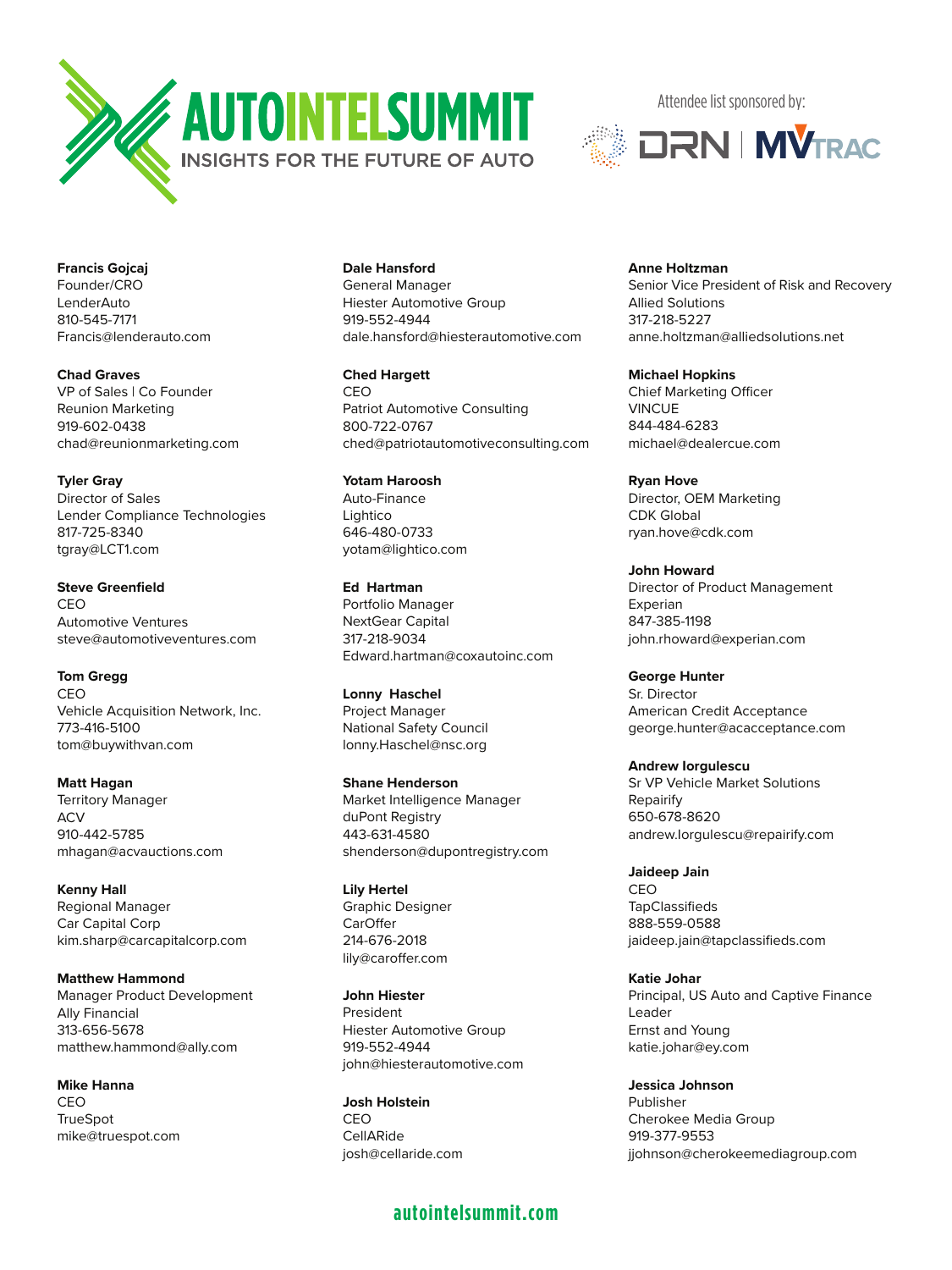

**Bennett Johnson Controller** Hiester Automotive Group bennett.johnson@hiesterautomotive.com

**Shaye Johnson** General Manager Reggie Jackson Airport Honda shaye.johnson@hendrickauto.com

#### **Stephen Jones**

Manager of Sales Audientis, LLC 770-673-0288 mdixon@audientisllc.com

**Tim Jones** CEO Jobvious 919-412-9202 tim.jones@jobvious.com

**Doug Jones** Vice President - Operations NETSOL Technologies Inc. 818-222-9195

doug.jones@netsoltech.com

**Praveen Kathpal** CEO Motor EV praveen@motorev.net

**Zak Khalemsky** Director of Sales VINCUE 844-484-6283 zak@dealercue.com

**Jared Kirby** Director of Business Development and Strategic Accounts DRN jkirby@drndata.com

**Tom Kline** Lead Consultant & Founder Better Vantage Point, LLC tomk@bettervantagepoint.com **Nevil Knupp** VP Business Development and Data Management CARFAX Canada 519-913-2919 Nknupp@carfax.ca

**David Kohn** CEO Dealer Trade Network 866-278-0758 david@dealertrade.network

**Bahman Koohestani** Chief Technology Officer ACV 650-656-3325 Bahman@acvauctions.com

**Peter Krall** VP Allied Solutions 651-366-6989 peter.krall@alliedsolutions.net

**Cindy Lacy** Corporate Communications Manager Toyota Motor North America 310-755-8061 cindy.lacy@toyota.com

**Mackenzie Lake** Vice President Corporate Development Montway LLC 847-603-3351 mackenzie.lake@montway.com

**Don Lambing** Vice President Truist Securities 678-480-3417 don.lambing@truist.com

**Steve Leslie** Publisher Cherokee Media Group sleslie@cherokeemediagroup.com Attendee list sponsored by:



**Bob Lettis** Vice President of Business Development 700Credit 352-345-3740 blettis@700credit.com

**Emily Levene** National Account Manager | National Markets Group and Risk Management Allied Solutions 317-605-0452 Emily.Levene@alliedsolutions.net

**Rich Levene** Chief Dignity Officer Dignity Leadership Consulting rich@dignity-leadership.com

**Lou Loquasto** Automotive Solutions FIS louloquasto@gmail.com

**Jeremy Louisos SVP** Preowned Auto Logistics 978-542-1955 jeremy@palmoves.com

**Chris Machado**

Client Liaison TexCap Financial, LLC 469-480-8757 Chris.machado@texcapfinancial.com

**Pete MacInnis** CEO & Founder eLEND Solutions 949-600-8600 pete@elendsolutions.com

**Sharon Mancero** Director Wells Fargo 515-557-8412 sharonmancero@wellsfargo.com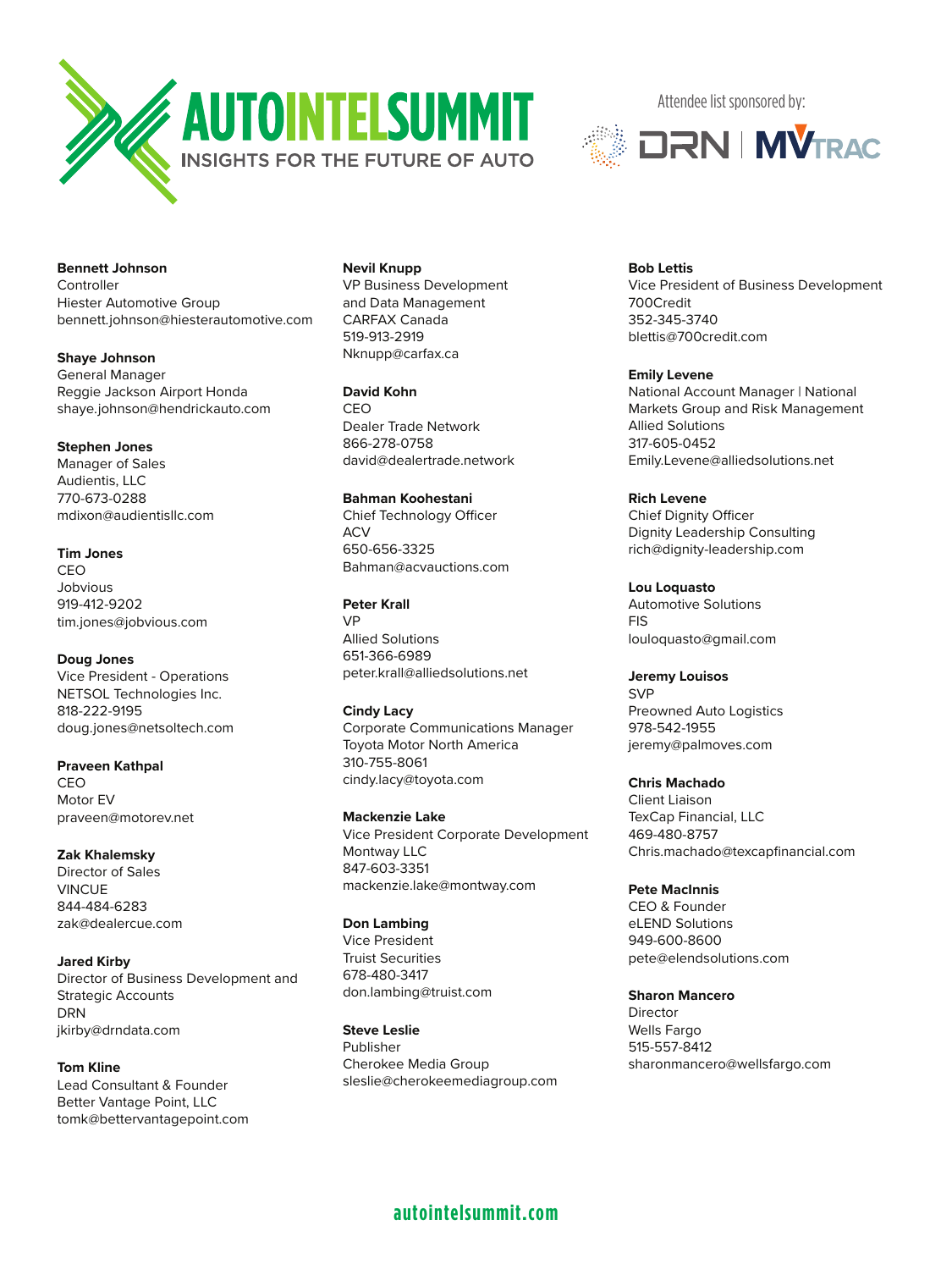



**Leo Markin** CEO BorrowLabs 424-535-7203 lm@borrowlabs.com

**John Mathiowetz** Vice President, Commercial Sales IAA 602-739-4051 john.mathiowetz@iaai.com

**Ryan Mays** Digital Marketing Manager Keffer Auto Group (704) 532-1050 ryanmays@hotmail.com

**Jeff Mays** General Manager Keffer CJDR (704) 532-1050 jeff.mays@dickkefferauto.com

**Jason McCarter** Attorney Miller & Martin PLLC 404.962.6428 jason.mccarter@millermartin.com

**Justin McCarthy** VP, Business Development Ship.Cars Justin.McCarthy@Ship.Cars

**Brian McGuigan** Director- Strategic Partnerships Capital One Finance 727-212-0040 brian.mcguigan@capitalone.com

**Scott McMahon** Enterprise Alliance Manager - Automotive Equifax scott.mcmahon@equifax.com

**Danny McNelis** Auction Director NextGear Capital 888-969-3721 danny.mcnelis@coxautoinc.com **Vikas Mehta** Chief Operating Officer  $ACV$ 716-327-6740 vikas@acvauctions.com

**Ryan Miller** Manager, Data Intelligence Allied Solutions 317-805-0900 ryan.miller@alliedsolutions.net

**Ryan Miller** General Manager Northwest Repossession 847-255-1497 ryan.miller8762@gmail.com

**Michael Ming** Operation Manager Super Deal Auto Group 937-760-8437 Michaelm@superdealcars.com

**Justine Mirsky-Blank** Events and Marketing Manager Cherokee Media Group 973-809-5548 jmirsky-blank@cherokeemediagroup.com

**Sandy Moon** AVP Auction Services NextGear Capital 317-740-3348 sandy.moon@coxautoinc.com

**Tori Morandi** Head of Marketing A2Z Sync tori.morandi@a2zsync.com

**Nick Mottas** CEO HopDrive nick@hopdrive.com

**Paul Nicholas** CEO OttoMoto 770-406-8598 athena@ottomotoapp.com

## **autointelsummit.com**

**Eric Nordlund** COO Car Capital Corp 214-764-1260 eric@carcapital.com

**Chuck Norman** Owner/Partner S&A Communications Cnorman@sacherokee.com

**Dana Nusbaum** Account Executive Cherokee Media Group dnusbaum@cherokeemediagroup.com

**Justin Oesterle** CEO RouteOne JOesterle@routeone.com

**Kelly Olson** Senior Director Ally Financial 810-240-1630 kelly.olson@ally.com

**Allen Oltmanns** Director of Pre-Owned Fleet Procurement Hertz Corporation 239-301-7382 allen.oltmanns@hertz.com

**Natalie Ortega** Account Executive Cherokee Media Group Nortega@sacherokee.com

**Joe Overby** Senior Editor Cherokee Media Group 919-674-6020 joverby@cherokeemediagroup.com

**Brian Panoff** Investment Director Shell Ventures Brian.Panoff@shell.com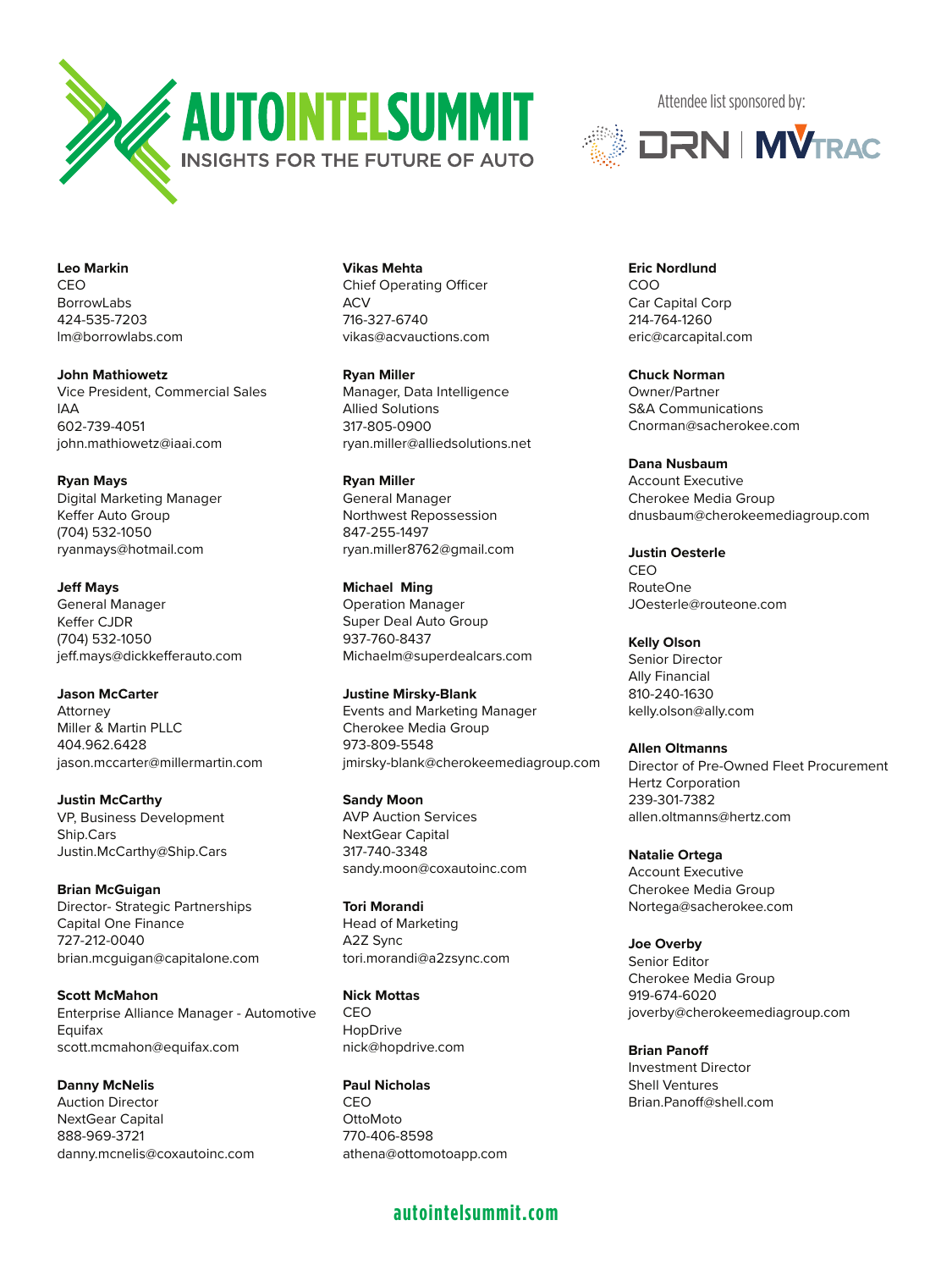



**Steve Patton** Americas Mobility Sector Leader Ernst and Young 847-951-6933 Steve.Patton@ey.com

**David Pelligrinelli** President Risk Coverage LLC 56-124-4239 dave@activeintel.com

**Chip Perry** CEO A2Z Sync chip@a2zsync.com

**David Pierce** Territory Manager **ACV** 919-602-9545 dpierce@acvauctions.com

**Michele Pierog** VP B2B Partnerships Privacy4Cars Michele@privacy4cars.com

**Michael Pokora** Senior Director, R&D ACV 716-424-3899 mpokora@acvauctions.com

**John Possumato** Founder & CEO DriveItAway Inc. 856-577-2763 john@driveitaway.com

**Adam Potash** COO **DriveItAway** 203-442-6560 adam@driveitaway.com

**Slawek Potasz** CEO **CarScanner** 332-249-9400 slawek.potasz@carscanner.io **Carsten Preisz** Chief Brand Officer Market Scan 805-823-4266 cpreisz@marketscan.com

**Patrick Priester** Managing Partner Priority Insurance Group 704-995-1506 patrick@priorityinsurancegrp.com

**Ben Pryor** VP of Strategic Marketing Hennessy Industries LLC ben.pryor@ammcoats.com

**Kraig Quisenberry** Vice President Major Accounts **ACV** kQuisenberry@acvauctions.com

**Vinay Raman** CEO CAARMO vinayr@caarmo.com

**Garrison Ramoso** VP, Business Development GetSpiffy Inc. 650-218-4247 gramoso@getspiffy.com

**Eric Rauch** VP, BD & Strategic Accounts Repairify 919-737-0496 eric.rauch@astech.com

**Kevin Roberts** Director of Industry Insights & Analytics CarGurus kroberts@cargurus.com

**Jesse Rodden** President Premier Forty Financial, LLC 972-957-3655 shannon@p40financial.net

**Raymond Rodecker** Senior Director of Sales IAA 386-278-6532 Rrodecker@iaai.com

**Dana Rogers** President Preowned Auto Logistics 978-212-2528 dana@palmoves.com

**Garrett Rothe** MP Great Lakes Financial 773-857-3637 rothe@greatlakesfi.com

**Kathy Ruffalo** President Ruffalo and Associates kathy@kruffalo.com

**Craige Ruffin** VP of Product **TradePending** craige@tradepending.com

**Caroline Rush** Marketing Coordinator Cherokee Media Group crush@cherokeemediagroup.com

**Lyamen Savy** CEO/Founder 321Ignition 646-645-9056 Lyamen@321ignition.com

**Sona Shakoory** Head of Risk Management and Analytics CIG Financial 949-271-4234 sshakoory@cigfinancial.com

**Tarry Shebesta** Head of FINTECH PureCars tarrys@purecars.com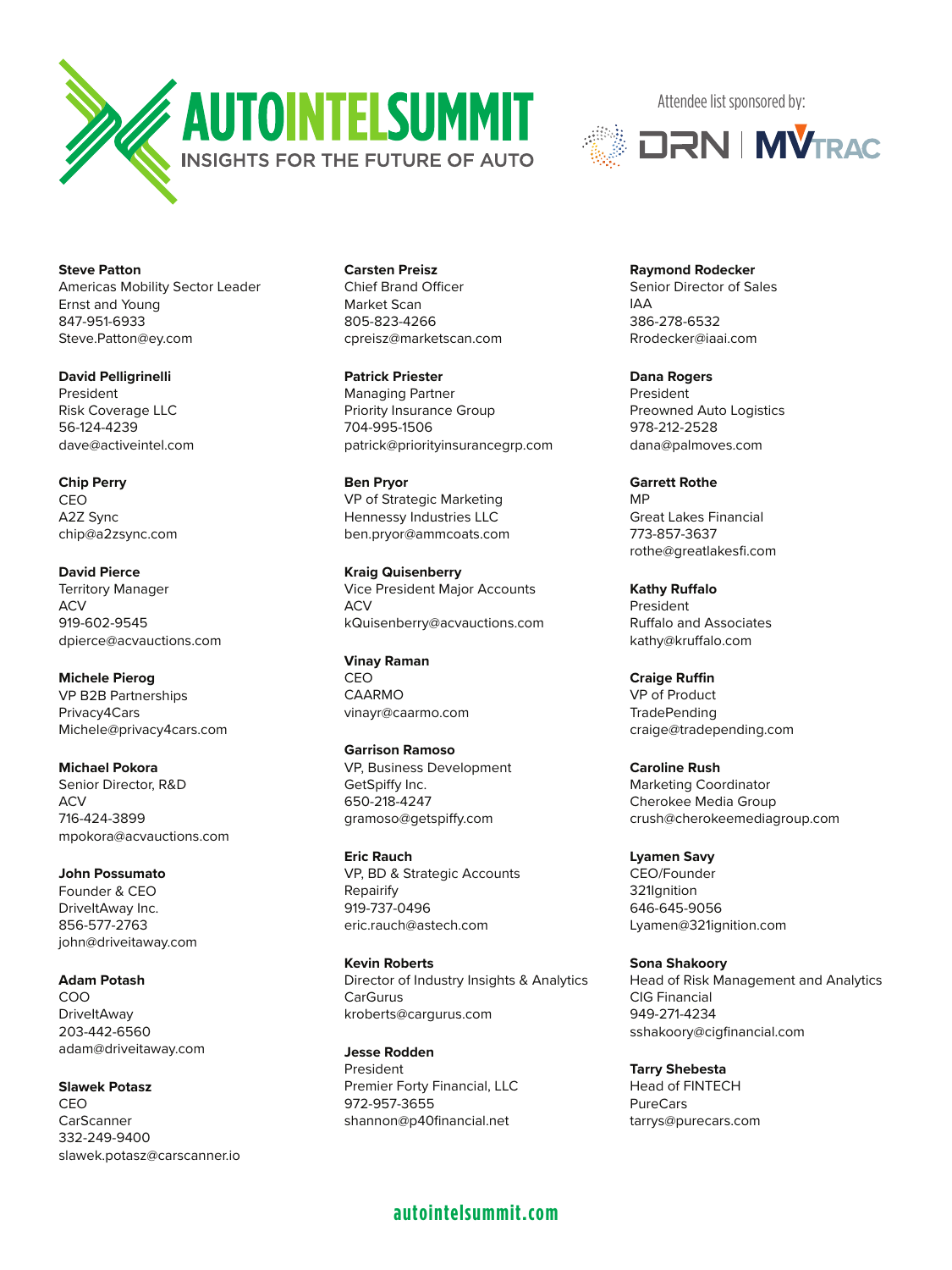



**John Sibbitt** Vice President Recovery Database Network (RDN) John.sibbitt@Recoverydatabase.net

**Pete Silvoy** Co-Founder Jobvious 919-889-4089 alltracpete@gmail.com

**Branson Smith** Automotive Sector Resident Ernst and Young Branson.Smith@ey.com

**Felipe Smolka** Partner Ernst and Young 404-817-4627 Felipe.smolka@ey.com

**Alex Snyder** CEO/Co Founder Frikintech alex@FRIKINtech.com

**Chuck Sockol** SVP, Business Development and Industry Relations Millennium Capital and Recovery **Corporation** 216-352-4469 chuck.sockol@mcrc.biz

**Todd Somerville** SVP, Business Development and Partnerships National Credit Center 810-852-1278 tsomerville@nccdirect.com

**Andy Speck** Director of PreConstruction Bobbitt Construction 910-852-9268 aspeck@bobbitt.com

**Cassaundra Spivey**

Outside Sales SC, NC PassTime 803-523-0010 cspivey@passtimegps.com

**Blake Stallworth** General Manager Bill Alexander's Flight Line Mazda blakestallworth@flightlinemazda.com

**Chad Stilwell** C<sub>TO</sub> Agora Data 817-964-7397 chad.stilwell@agoradata.com

**Sam Stolowitz** Analyst Whale Rock Capital Management 617-502-9914 sam@whalerockcapital.com

**Suzi Straffon** Director, Finance Company Markets | Sales Development Allied Solutions 313-410-6523 susan.straffon@alliedsolutions.net

**Andrew Stuart** President and CEO TD Auto Finance andrew.stuart@td.com

**Brian Thayer** Senior Manager, Product Management NextGear Capital 317-324-3491 brian.thayer@coxautoinc.com

**Kathy Thomas Controller** Hiester Automotive Group 919-552-4944 kathy@hiesterautomotive.com **Ty Thompson** Producer Auto Transport Intel 417-483-2764 tythompson@carsonthemove.com

**Shannon Tiede** Business Development Manager A2Z Sync 612-730-9013 shannon.tiede@a2zsync.com

**Micah Tindor** Senior Director, Business Development Kelley Blue Book Instant Cash Offer micah.tindor@coxautoinc.com

**Tracey Trachta** Executive This Car 919-744-4931 tracey@thiscar.com

**Keith Tripp** General Manager Hiester Automotive Group 919-552-4944 keith@hiesterautomotive.com

**Jill Trudeau** PR Director KAR Global 317-796-0945 jill.trudeau@karglobal.com

**Casey Tuggle** VP of Marketing Easy Auto 423-559-1196 ctuggle@easyautoonline.com

**Jeff Tyree** Director, Lender Development Credit IQ 888-780-1286 jtyree@creditiq.com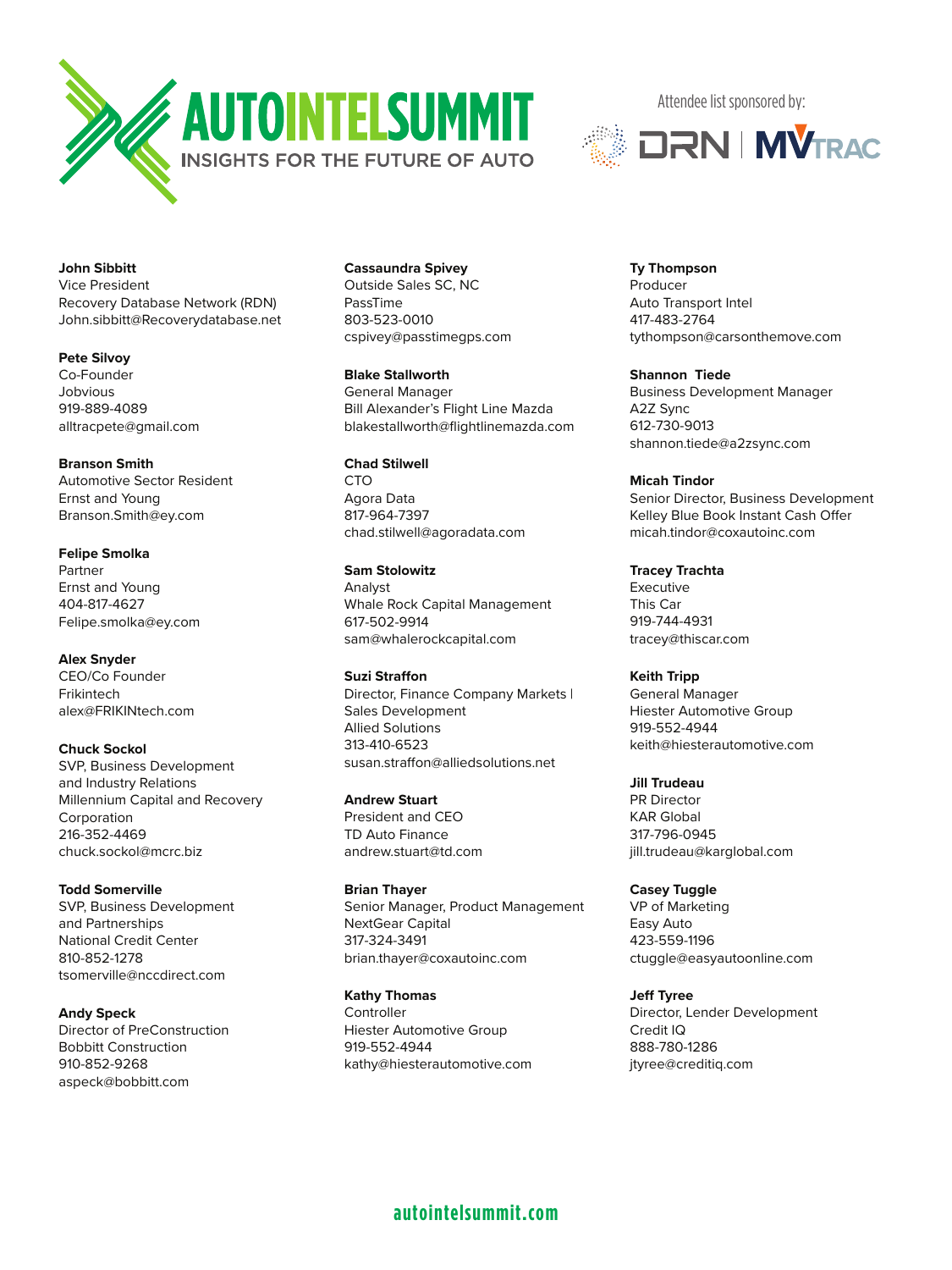



**Leslie Vander Baan** Sr. Director, Product Fyusion 415-525-3878 lvanderbaan@fyusion.com

**Chris Vester** Chief Operating Officer Hubert Vester Auto Group chrisvester@hv.auto

**Michael Villanova** Sr Solutions Sales Delivery | FinTech DRN 978-399-8635 michael.villanova@motorolasolutions.com

**Kirsten Von Busch** Product Marketing, Director Experian 847-345-0998 kirsten.vonbusch@experian.com

**Marguerite Watanabe** President Connections Insights 678-520-3385 marguerite@connectionsinsights.com

**Mike Waterman** Chief Sales Officer ACV 716-983-7906 mwaterman@acvauctions.com

**James Waters** National Sales Manager IAA 910-524-3526 Jwaters@iaai.com

**Charles Weiss** Senior Strategic Business Project Manager Truist 919-745-5793 cweiss@regacc.com

**Walter Welch** MP Great Lakes Financial 773-857-3636 welch@greatlakesfi.com

**Jay Wertzberger** Founder Auto Transport Intel 323-533-6767 autotransportintel@gmail.com

**Rusty West** President MarketScan rusty@marketscan.com

**Jeremiah Wheeler** President DRN | MVTRAC jeremiah.wheeler@motorolasolutions.com

**Keith Whetter** Vice President - Sales Liquid Motors 602-418-1483 keithwhetter@liquidmotors.com

**Lisa White** Sr. Conference Coordinator Cherokee Media Group 919-674-6020 lwhite@cherokeemediagroup.com

**Jeremy White** SVP Business Development GOLDPoint Systems 801-429-2356 jeremyw@goldpointsystems.com

**Howard Wilkes** VP National Accounts ShipYourCarNow 954-756-6034 Howard.Wilkes@ShipYourCarNow.com **Scot Wingo** CEO Spiffy scot@getspiffy.com

**Zac Winstead** Sr. Director Digital Products Ally Financial 248-421-2225 zachary.winstead@ally.com

**Marc Womack** COO Santander Consumer, USA mwomack@santanderconsumerusa.com

**Brandon Wright** Executive Assistant Hiester Automotive Group 919-552-4944 brandon.wright@hiesterautomotive.com

**Jason Ybarra** President / CEO TexCap Financial, LLC 214-396-4101 jason.ybarra@texcapfinancial.com

**Donald Yellen** Sr. Principal New Business Developer ACI Worldwide 917-287-2248 don.yellen@aciworldwide.com

**Bill Zadeits** President | Conference Chair Cherokee Media Group |Auto Intel Summit 919-815-0735 bzadeits@cherokeemediagroup.com

**Danny Zaslavsky** Managing Partner **VINCUE** 844-484-6283 danny@dealercue.com